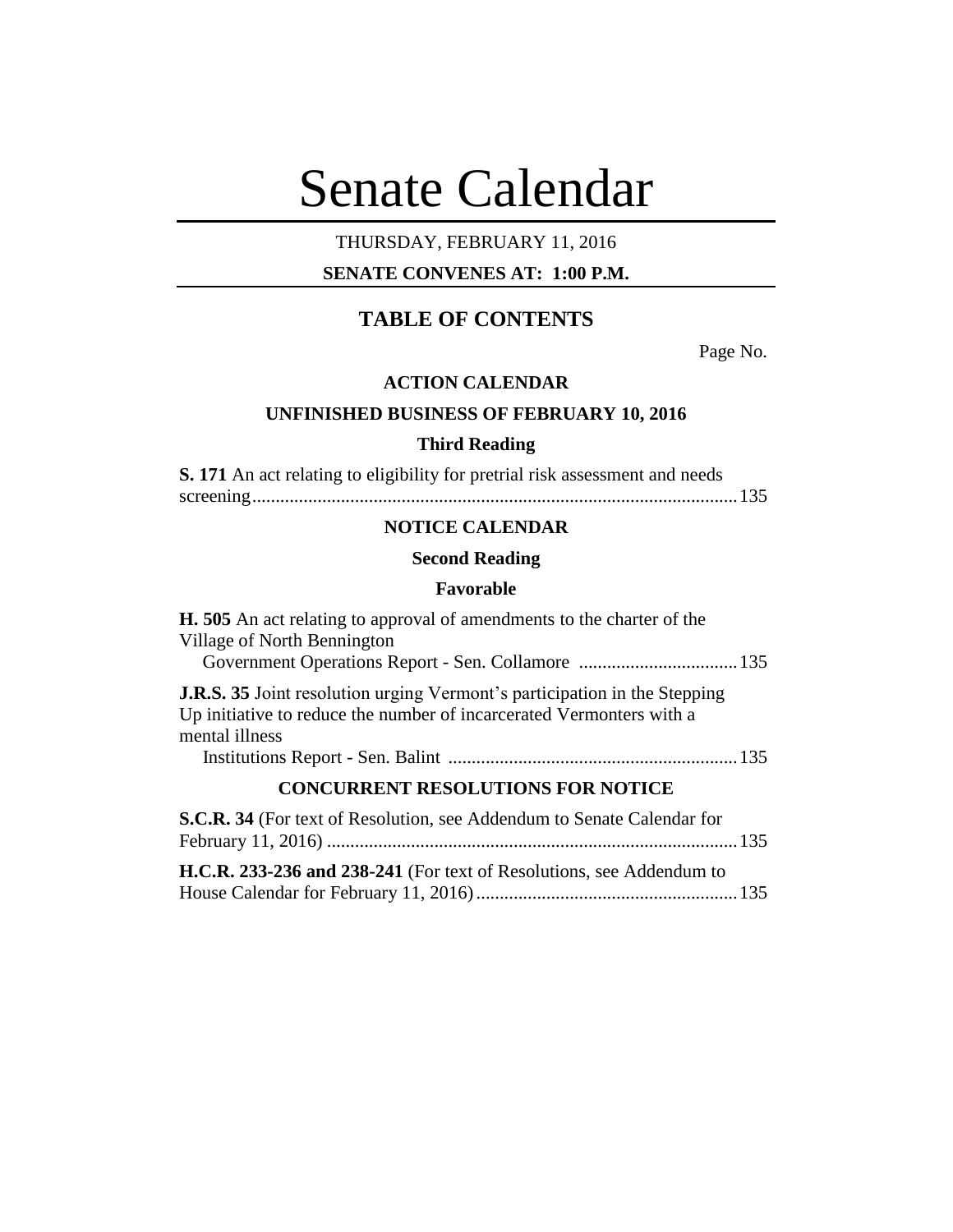## **ORDERS OF THE DAY**

#### **ACTION CALENDAR**

#### **UNFINISHED BUSINESS OF WEDNESDAY, FEBRUARY 10, 2016**

#### **Third Reading**

## **S. 171.**

An act relating to eligibility for pretrial risk assessment and needs screening.

## **NOTICE CALENDAR**

#### **Second Reading**

#### **Favorable**

### **H. 505.**

An act relating to approval of amendments to the charter of the Village of North Bennington.

**Reported favorably by Senator Collamore for the Committee on Government Operations.**

(Committee vote: 5-0-0)

(No House amendments)

## **J.R.S. 35.**

Joint resolution urging Vermont's participation in the Stepping Up initiative to reduce the number of incarcerated Vermonters with a mental illness.

**Reported favorably by Senator Balint for the Committee on Institutions.**

(Committee vote: 5-0-0)

## **CONCURRENT RESOLUTIONS FOR NOTICE**

**S.C.R. 34** (For text of Resolution, see Addendum to Senate Calendar for February 11, 2016)

**H.C.R. 233-236 and 238-241** (For text of Resolutions, see Addendum to House Calendar for February 11, 2016)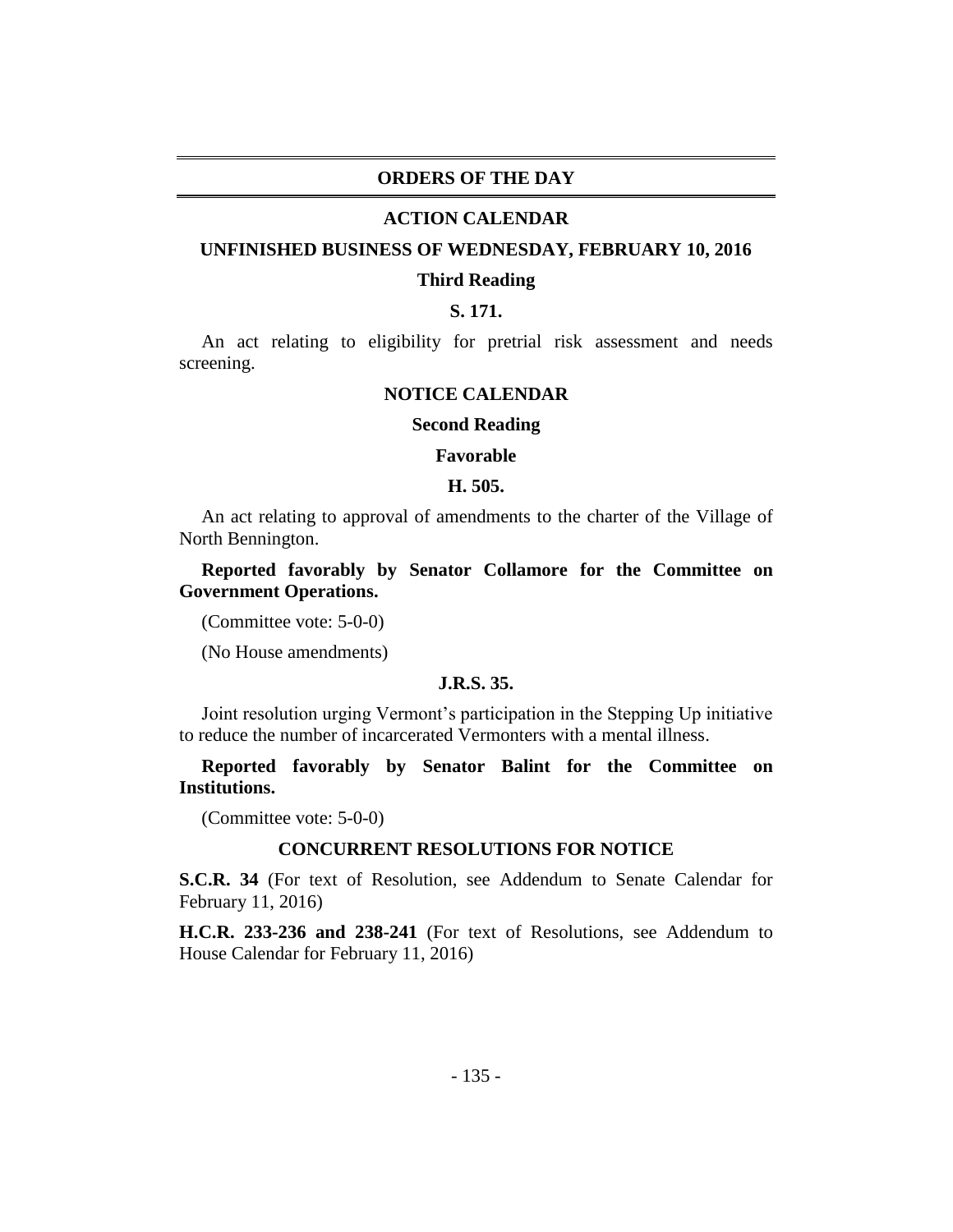## **PUBLIC HEARING ON JUDICIAL RETENTION**

**Thursday, February 11, 2016** - **7:00 P.M. - 8:00 P.M.** - Room 11 - Joint Committee on Judicial Retention – Re: Retention of Superior Court Judges David Howard, Robert Mello and Helen Toor and Environmental Judge Thomas Durkin. Members of the public interested in testifying regarding these judges may sign up no sooner than 30 minutes prior to the hearing, with 5 minutes allowed for testimony. The hearing will adjourn at 8:00 P.M. unless there are no persons requesting to testify, in which case the meeting may adjourn at 7:30 P.M.

## **PUBLIC HEARINGS**

## **Joint Community-Based Public Hearings on Fiscal Year 2017 State budget**

## **House and Senate Committees on Appropriations**

**Monday, February 15, 2016, 6:00 - 7:00 P.M. –** The Vermont House and Senate Committees on Appropriations are seeking public input on the FY2017 proposed State budget and will hold five joint public hearings Monday, February 15, 2016,  $6:00 - 7:00$  p.m. at 5 locations across the State. For further information, please go to: http://www.leg.state.vt.us/jfo/link/Community-Based%20Joint%20Public%20Hearings%20site%20list

The Committees will take testimony on the Governor's FY 2017 State budget proposal at that time. Anyone interested in testifying should come to one of the hearings. Time limits on testimony may apply depending on volume of participants.

To view or print a copy of the proposed budget, go to the Department of Finance and Management's website at:

http://finance.vermont.gov/state\_budget/rec.

For more information about the format of these events, or to submit written testimony, call Theresa Utton-Jerman or Rebecca Buck, Joint Fiscal Office, 802-828-5767 or toll-free 1-800-322-5616; or e-mail: tutton@leg.state.vt.us or rbuck@leg.state.vt.us. Requests for interpreters should be made to the office by 3:00 p.m. on Monday, February 1, 2016.